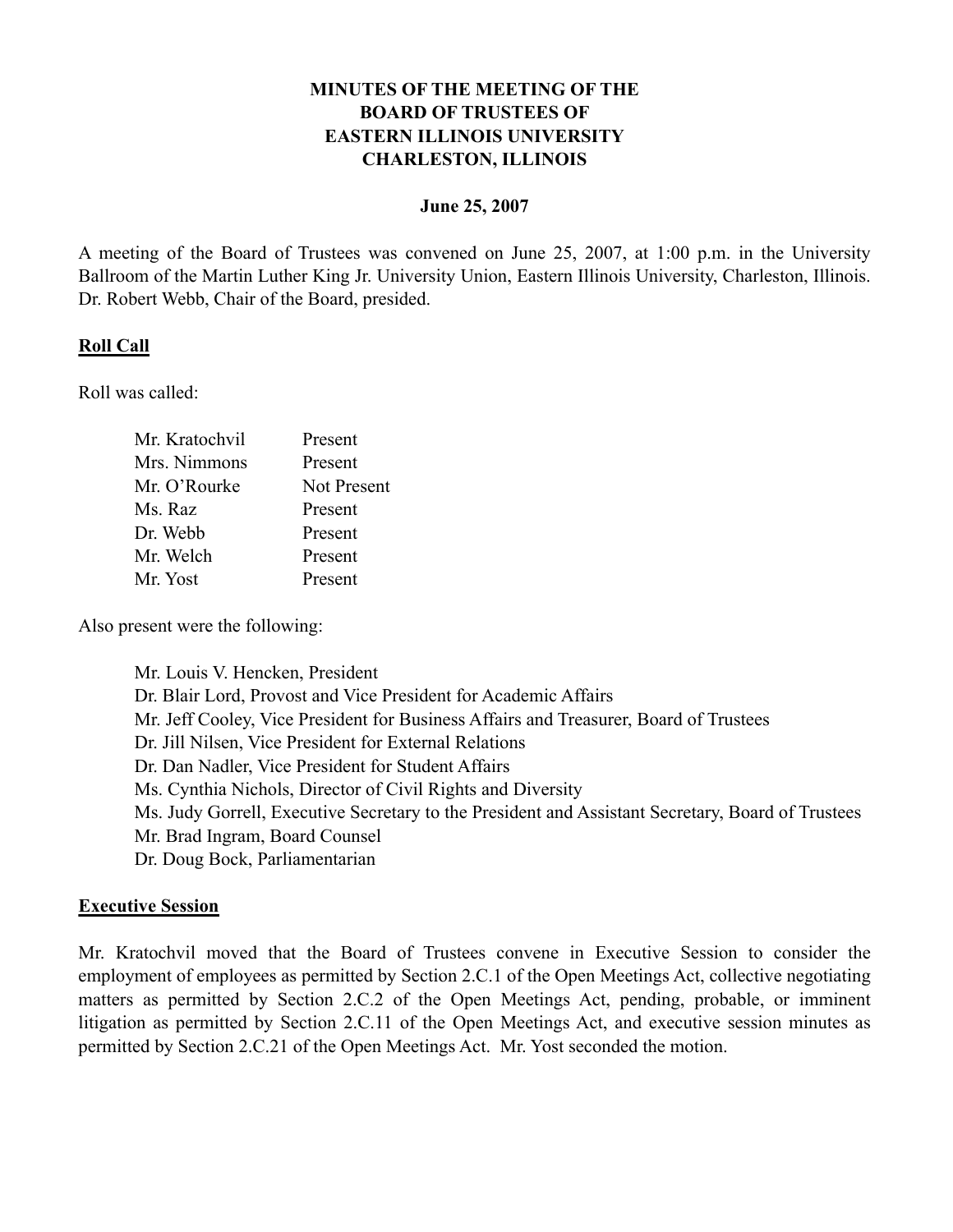Roll was called and the vote was as follows:

| Mr. Kratochvil | Yes |
|----------------|-----|
| Ms. Nimmons    | Yes |
| Ms. Raz        | Yes |
| Mr. Welch      | Yes |
| Mr. Yost       | Yes |
| Dr. Webb       | Yes |

Motion carried.

Mr. Yost moved that the Board reconvene in Open Session; Mr. Kratochvil seconded the motion.

Roll was called and the vote was as follows:

| Mr. Kratochvil | <b>Yes</b> |
|----------------|------------|
| Ms. Nimmons    | <b>Yes</b> |
| Ms. Raz        | <b>Yes</b> |
| Mr. Welch      | <b>Yes</b> |
| Mr. Yost       | Yes        |
| Dr. Webb       | Yes.       |

Motion carried.

## **Action Items**

Mr. Welch moved to alter the agenda to move the public information item to be the first item on the agenda. Mr. Yost seconded the motion.

Roll was called and the vote was as follows:

| Mr. Kratochvil | <b>Yes</b> |
|----------------|------------|
| Ms. Nimmons    | <b>Yes</b> |
| Ms. Raz        | <b>Yes</b> |
| Mr. Welch      | <b>Yes</b> |
| Mr. Yost       | <b>Yes</b> |
| Dr. Webb       | <b>Yes</b> |
|                |            |

Motion carried.

#### **Public Information**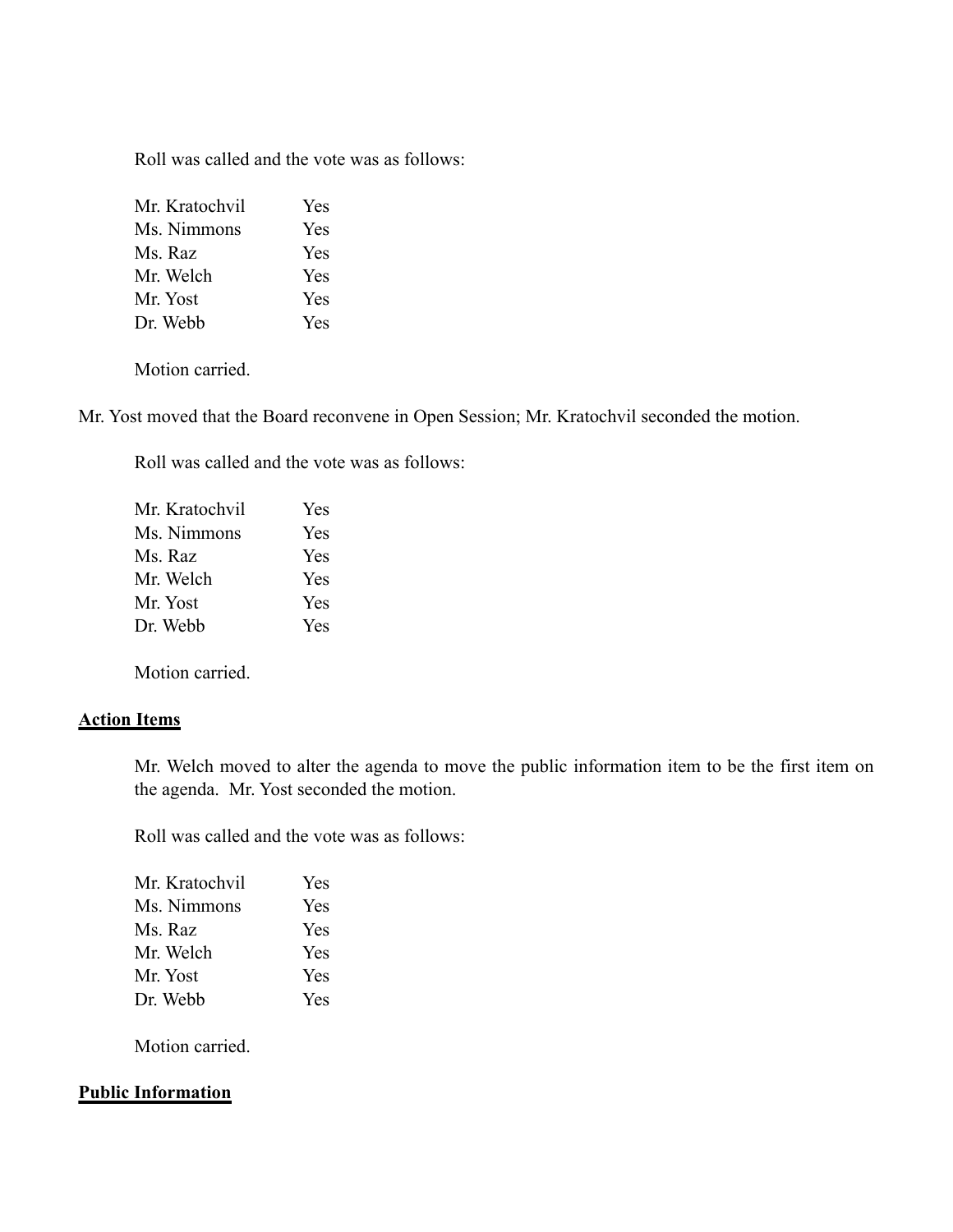President Hencken reported that Eastern lost three members of our community – Mrs. Betsy Lord, Provost Lord's mother passed away as a result of a car accident in California. Closer to home, Eastern lost a faculty member and a police officer. Dr. Phil Age, Associate Professor in the School of Technology, died on June 2, and Officer Randy Taggart died on June 15. Dr. Webb extended condolences to the families on behalf of the Board of Trustees.

Mr. Mike Moyer spoke to the Board about the NCAA's Academic Performance Rating (APR), and how it affected the EIU wrestling program. Mr. Moyer asked for the administration's consideration in allowing him to implement some strategies to improve the APR of the wrestling program, over the next 2 years.

Mr. Michael Layne, alumni of the class of 1992, spoke on behalf of the Eastern Illinois University Wrestling Alumni Association. Mr. Layne shared some personal accomplishments as both a teacher and wrestling coach at the high school level. Mr. Layne agreed with Mr. Moyer's stance that there are other avenues that could be pursued, as opposed to canceling the wrestling program altogether.

Dr. Robert Webb, Chair of the Board of Trustees, made a statement with respect to the University discontinuing the wrestling program:

As previously noted, the Board of Trustees was given prior notice of the University administration's pending decision to discontinue the Intercollegiate Wrestling Program. The Board was also apprised of the academic problems associated with this program, and the unsuccessful attempts by the coaching staff and others over an extended period of time to remedy these deficiencies that prompted this decision. We are obliged to remind ourselves, when considering decisions of this kind, that Eastern Illinois University is an academic institution. At this institution, academics are accorded first priority in all matters pertaining to the programs in all departments, including the athletic department. Eastern Illinois University has been able to maintain the highest standards of academic excellence for over one hundred years now. The academic programs are the heart and soul of the university. Nothing rises above the necessity of the university to maintain its standards of academic performance. There are sometimes, unfortunately, undesired outcomes of holding to high standards of academic performance. Many otherwise outstanding high school graduates cannot meet the academic requirements for admission to this university. In spite of the best efforts of the academic faculty, every year some students find themselves on academic probation and are dropped from the university, for academic reasons. The faculty, the administration, and the Board of Trustees are not unaware of the anguish that such decisions cause for the individuals involved and for their families. That is why such decisions are made only after the most careful consideration, consultation, and opportunities for remediation. The Board of Trustees, for its part, holds the university administration, and through the administration, the academic faculty, responsible for maintaining the academic standards of this university. Any failure on the part of the administration to uphold these standards would be a matter of immediate and serious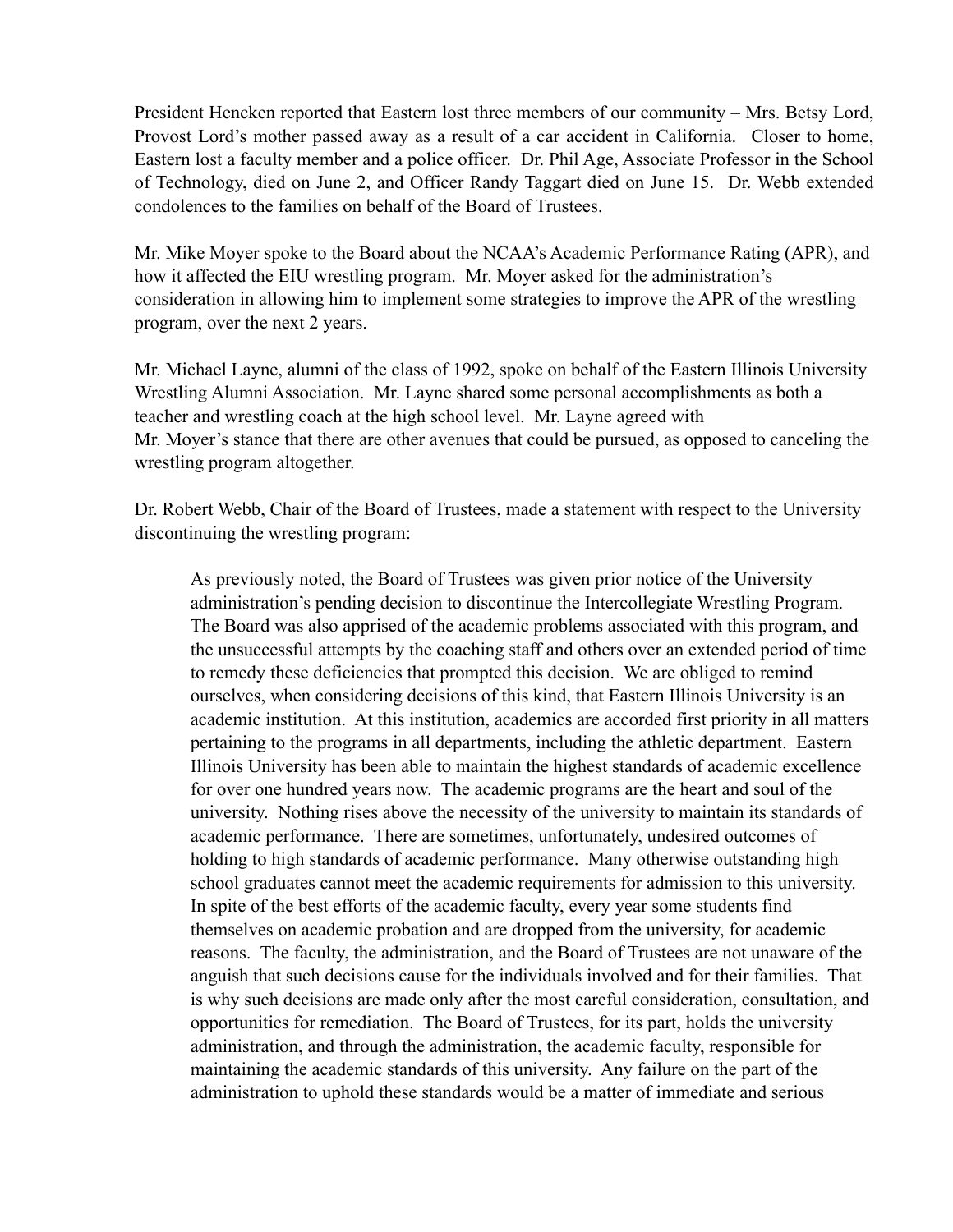concern to the Board of Trustees. More importantly, it would be an erosion of the mission of the university.

Dr. Gary Fritz, professor in the Department of Biological Sciences, addressed the Board in opposition to the administration's recent decision to implement a program this fall semester in which graduate students will teach certain classes in the department, classes that have historically been taught by faculty.

Dr. Tom Nelson addressed the Board in support of the program called the Graduate Teaching Assistant Program in the Department of Biological Sciences. The purpose of the program is to better prepare students to be effective teachers. The philosophy has been that teaching, like research, like any endeavor, becomes better with practice; that future teachers need the opportunity to teach in front of a classroom and that this program will provide that opportunity.

Dr. Scott Miners, tenured Unit A faculty in the SEQ CHAPTER \h \r 1Department of Biological Sciences, addressed the Board citing that this change in policy is an improvement in the training of the graduate students in the Department of Biological Sciences. This change in policy appears to be what the Graduate School desires for graduate training.

Dr. Charles Pederson, professor in the Department of Biological Sciences, addressed the Board in support of using graduate students in an introductory biology classroom.

Ms. Kimberly Hunter, a non-traditional student, spoke in opposition of using graduate students as teaching assistants, from a student's perspective.

Ms. Nancy Coutant, a Unit B faculty in the Department of Biological Sciences, addressed the Board in opposition of the proposal. Ms. Coutant has taught 35-40 sections of this course and has a sincere interest in providing the students with the best possible non-majors introductory biology course.

## **Action Items (cont'd)**

2. Ms. Nimmons moved to approve the minutes for the Board meeting on April 27, 2007. Mr. Kratochvil seconded the motion.

Roll was called and the vote was as follows:

| Mr. Kratochvil | <b>Yes</b> |
|----------------|------------|
| Ms. Nimmons    | <b>Yes</b> |
| Ms. Raz        | <b>Yes</b> |
| Mr. Welch      | <b>Yes</b> |
| Mr. Yost       | Yes        |
| Dr. Webb       | Yes        |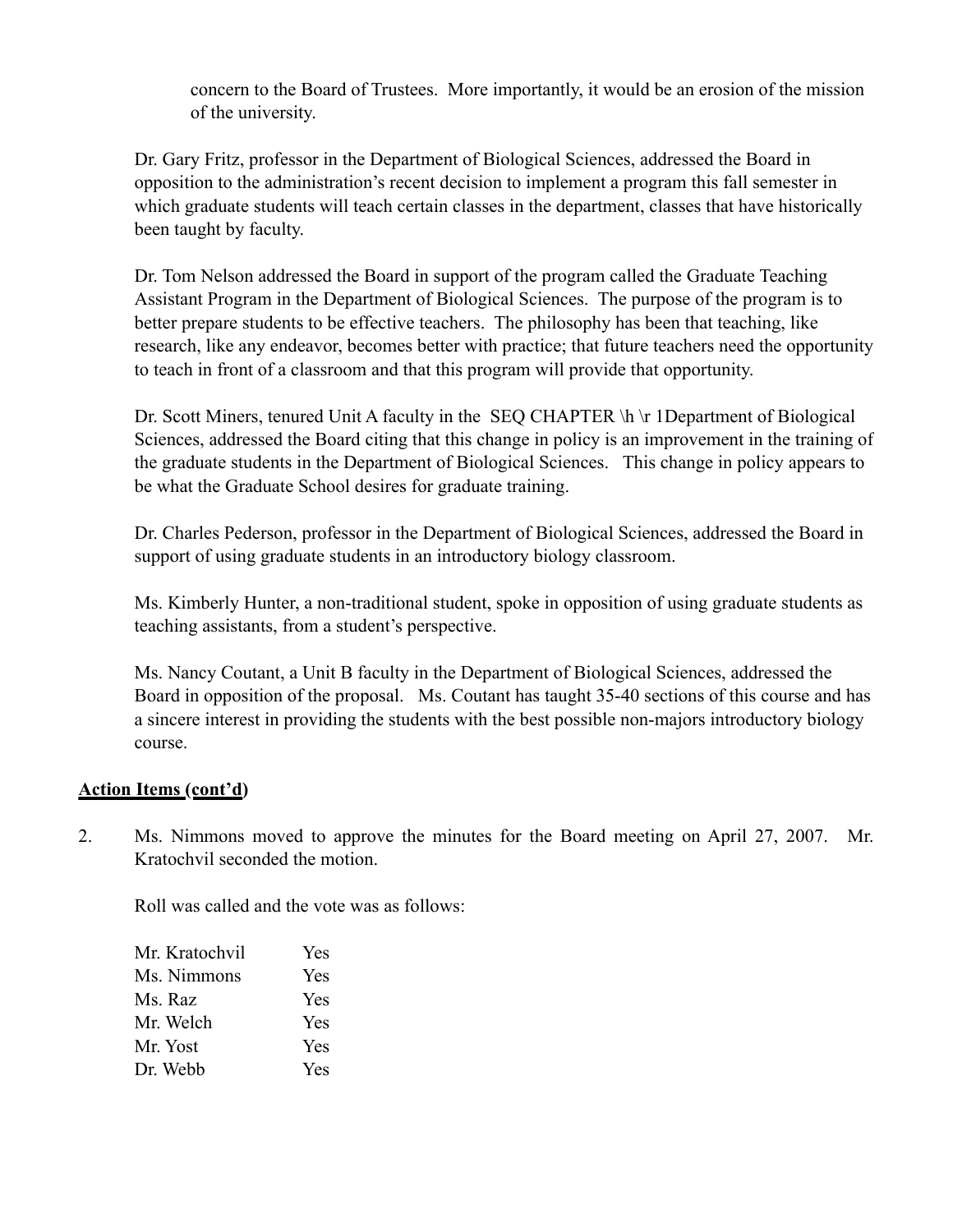3. Mr. Kratochvil moved to approve the FY08 Budget. Ms. Nimmons seconded the motion.

Roll was called and the vote was as follows:

| Mr. Kratochvil | Yes |
|----------------|-----|
| Ms. Nimmons    | Yes |
| Ms. Raz        | Yes |
| Mr. Welch      | Yes |
| Mr. Yost       | Yes |
| Dr. Webb       | Yes |

Motion carried.

4. Mr. Kratochvil moved to approve the FY09 Budget Recommendations. Mr. Yost seconded the motion.

Roll was called and the vote was as follows:

| Mr. Kratochvil | Yes        |
|----------------|------------|
| Ms. Nimmons    | <b>Yes</b> |
| Ms. Raz        | <b>Yes</b> |
| Mr. Welch      | <b>Yes</b> |
| Mr. Yost       | Yes        |
| Dr. Webb       | Yes        |

Motion carried.

Mr. Yost moved to approve the Non-indentured Reserves increases/decreases. Ms. Nimmons seconded the motion.

Approval is requested in order to retain working capital allowances and adequate funds for repair/ replacement of equipment and/or relevant facilities, and in accordance with Section V.G.5 of the Board of Trustees Regulations and Sections IV.A.1 and IV.C.2 of the University Guidelines 1982, Board approval is requested to increase/decrease reserves as follows: Student Fee Programs/ Services \$750,000; Educational Services (\$7,000); Public Services (\$18,000); Continuing Education (CC) (\$4,000); Income Fund Equipment \$1,300,000.

Roll was called and the vote was as follows:

| Mr. Kratochvil | Yes        |
|----------------|------------|
| Ms. Nimmons    | <b>Yes</b> |
| Ms. Raz        | Yes        |
| Mr. Welch      | <b>Yes</b> |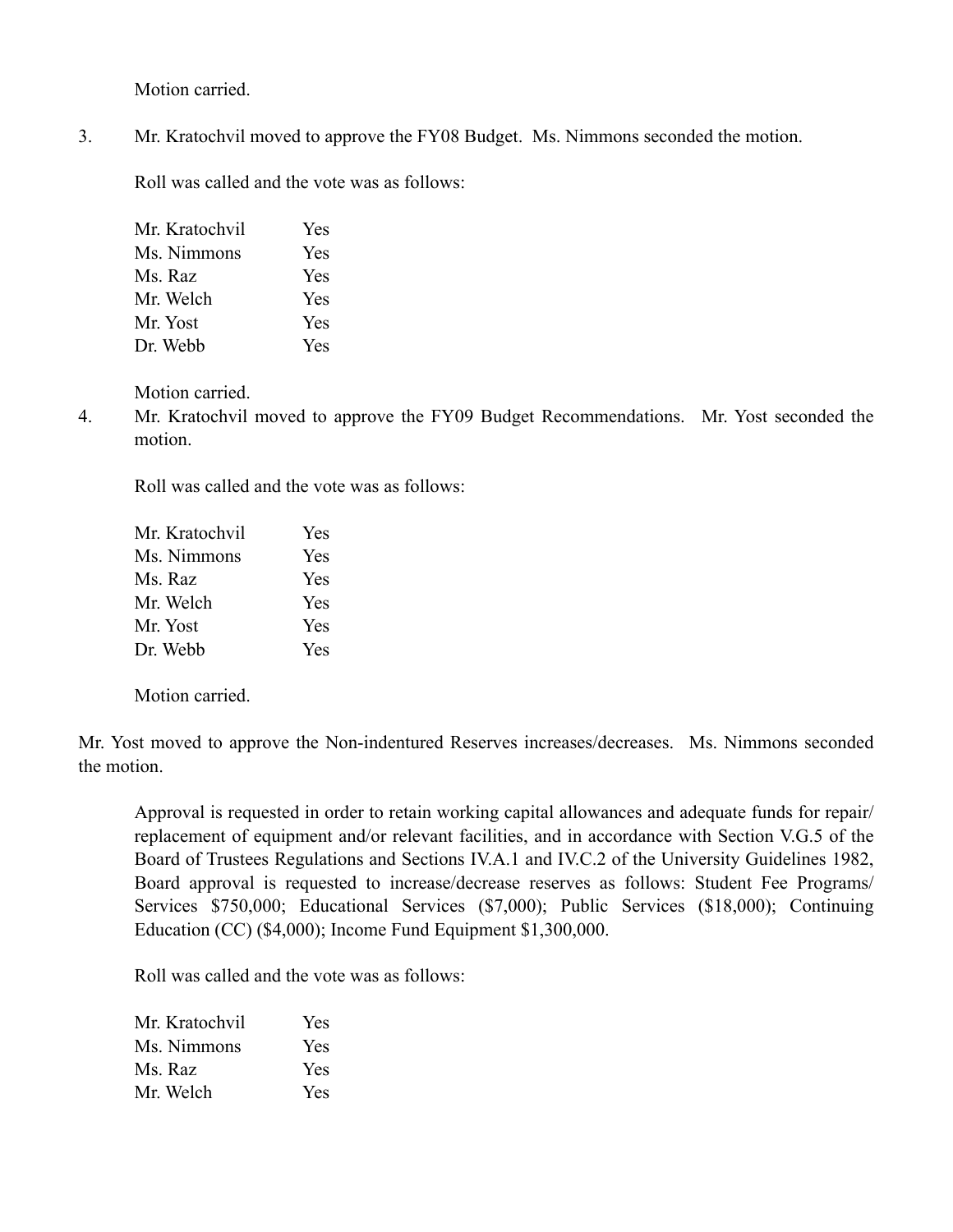| Mr. Yost | Yes |
|----------|-----|
| Dr. Webb | Yes |

Mr. Kratochvil moved to approve Eastern's group health insurance contribution for FY08 to be made to Central Management Services in four (4) installments as follows:

September 28, 2007 -- \$428,325; December 28, 2007 -- \$428,325; March 31, 2008 -- \$428,325; and June 13, 2008 -- \$428,325. The total cost is \$1,713,300, and the fund source is appropriated and local funds. Mr. Yost seconded the motion.

Roll was called and the vote was as follows:

| <b>Yes</b> |
|------------|
| Yes        |
| Yes        |
| <b>Yes</b> |
| Yes        |
| Yes        |
|            |

Motion carried.

Mr. Kratochvil moved to approve an increase in the multi-year elevator maintenance contract by \$175,000. Ms. Raz seconded the motion.

On January 28, 2002, the Board approved a multi-year maintenance contract "not to exceed" \$450,000. Due to the addition of elevators, an extension of the contract term and higher than anticipated labor costs, Board approval is requested to increase the originally approved amount by \$175,000. Fund source is appropriated and local funds. The new "not to exceed" amount would be \$600,000.

Roll was called and the vote was as follows:

| Mr. Kratochvil | Yes |
|----------------|-----|
| Ms. Nimmons    | Yes |
| Ms. Raz        | Yes |
| Mr. Welch      | Yes |
| Mr. Yost       | Yes |
| Dr. Webb       | Yes |

Motion carried.

8. Mr. Kratochvil moved to approve the purchase of the annual supply of coal from Coalsales, LLC of Evansville, Indiana, at a cost not to exceed \$1,400,000. Fund source is appropriated and local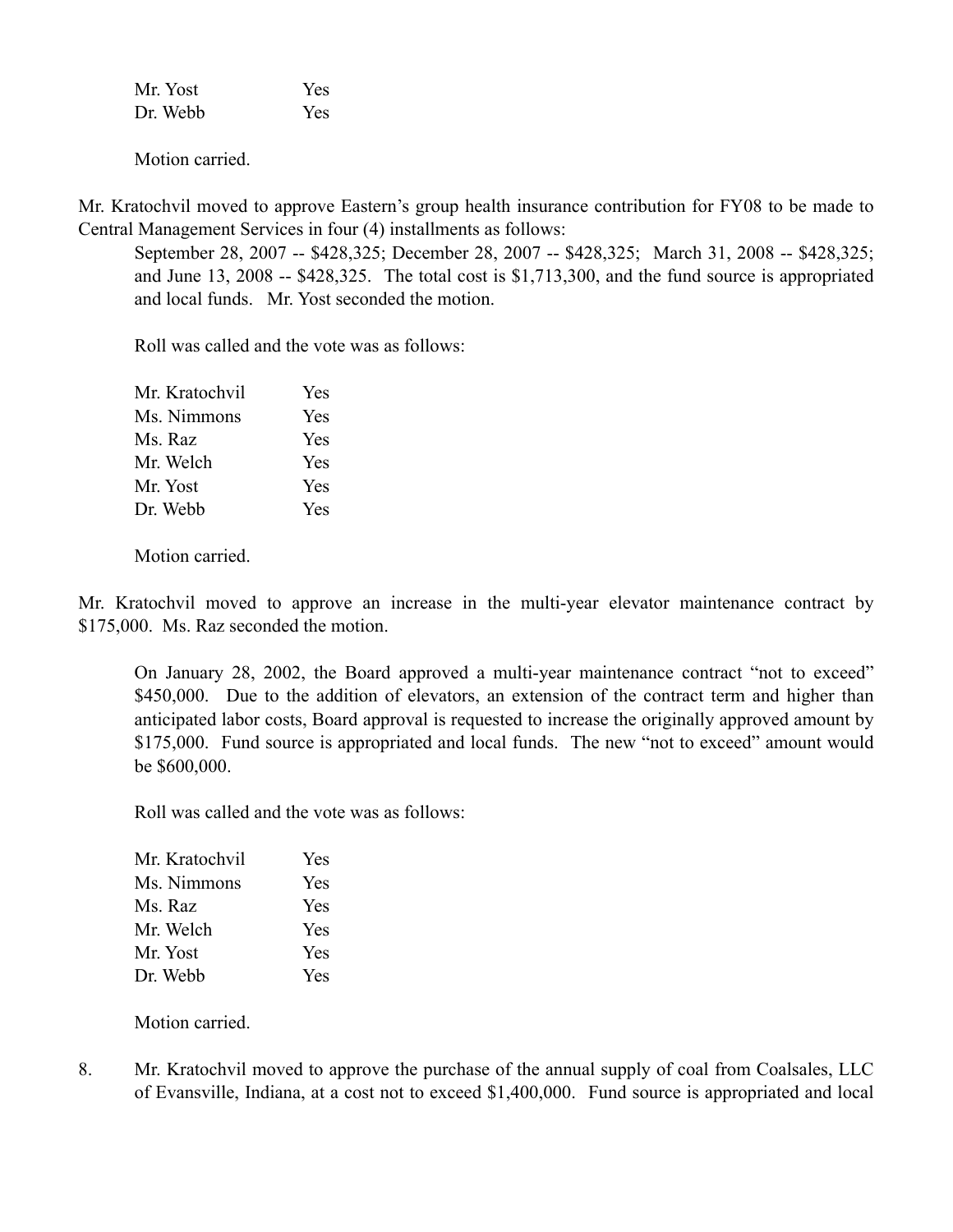funds. Mr. Yost seconded the motion.

Roll was called and the vote was as follows:

| Mr. Kratochvil | Yes |
|----------------|-----|
| Ms. Nimmons    | Yes |
| Ms. Raz        | Yes |
| Mr. Welch      | Yes |
| Mr. Yost       | Yes |
| Dr. Webb       | Yes |

Motion carried.

9. Mr. Yost moved to approve the two-year contract for trash collection with Veolia ES Solid Midwest LLC, Charleston, IL at a cost not to exceed \$300,000. Fund source is appropriated and local funds. The contract period is July 1, 2007 through June 30, 2009, with the option to renew for four (4) additional two (2) year periods. Under terms of this agreement, pricing may increase up to 3% in each option period. Ms. Nimmons seconded the motion.

Roll was called and the vote was as follows:

| Mr. Kratochvil | Yes        |
|----------------|------------|
| Ms. Nimmons    | Yes        |
| Ms. Raz        | <b>Yes</b> |
| Mr. Welch      | Yes        |
| Mr. Yost       | Yes        |
| Dr. Webb       | <b>Yes</b> |

Motion carried.

Mr. Kratochvil moved to grant the University authority to proceed with the acquisition of the Doudna Fine Arts Center furniture, fixtures, and equipment, subject to approval of the Finance/Audit Committee, at a cost not to exceed \$8,000,000 (including contingencies). The fund source is appropriated and local funds. Mr. Yost seconded the motion.

Ms. Nimmons, Mr. Yost, and Mr. Kratochvil expressed concern about granting the University authority to spend such a large sum of money without Board approval as the purchases are completed. Dr. Webb stated that he thought this process would be acceptable with the Finance/ Audit Committee as long as every Board member is contacted in advance of the meeting either to raise a question or to be in attendance.

Roll was called and the vote was as follows:

Mr. Kratochvil Yes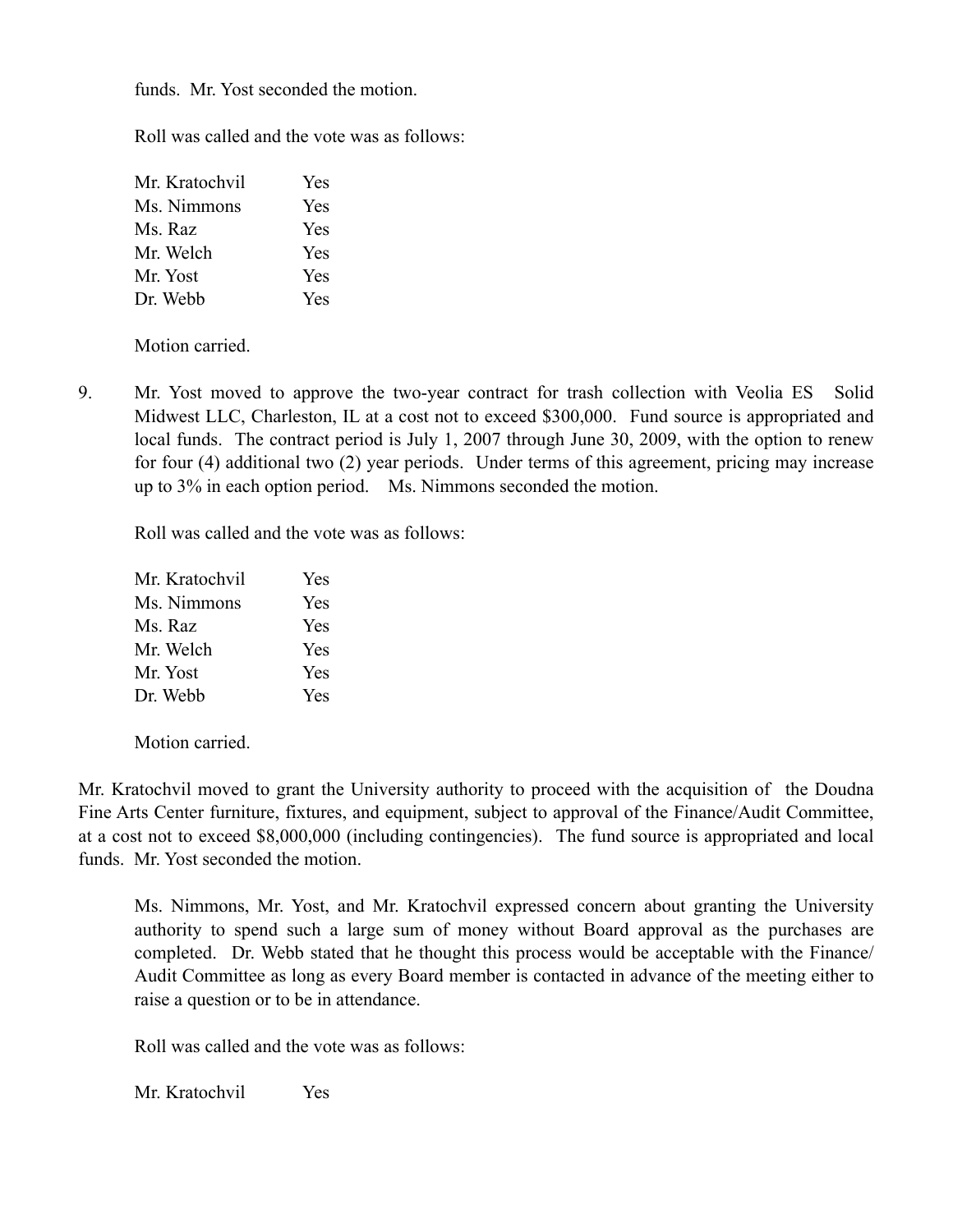| Ms. Nimmons | <b>Yes</b> |
|-------------|------------|
| Ms. Raz     | Yes        |
| Mr. Welch   | Yes        |
| Mr. Yost    | Yes        |
| Dr. Webb    | <b>Yes</b> |

11. Mr. Yost moved to approve the renewal of the Shuttle Bus Service Agreement with H & H Shuttle Service, Inc., Charleston, IL at a cost not to exceed \$275,000. This contract renewal represents the final option period of the agreement. The fund source is FY08 local funds. Mr. Welch seconded the motion.

Roll was called and the vote was as follows:

| Mr. Kratochvil | Yes |
|----------------|-----|
| Ms. Nimmons    | Yes |
| Ms. Raz        | Yes |
| Mr. Welch      | Yes |
| Mr. Yost       | Yes |
| Dr. Webb       | Yes |

Motion carried.

12. Dr. Webb read a resolution from the Board acknowledging President Hencken's tenure as President of Eastern Illinois University.

WHEREAS, Louis V. Hencken's ties to Eastern Illinois University go back many years, to when, in the 1960s, he studied for and earned both his bachelor's and master's degrees in education, with an emphasis on counseling and guidance, from the institution; and

WHEREAS, Mr. Hencken remained with his alma mater upon graduation, working his way from residence hall counselor to director of housing by the age of 30; and

WHEREAS, he continued to work his way up the administrative ladder, becoming associate vice president for student affairs in 1989, vice president for student affairs in 1992, and president of Eastern Illinois University in 2001; and

WHEREAS, Mr. Hencken played a vital role in Eastern Illinois University's progress, which, during his presidential tenure, included the renovation and expansion of Booth Library and the Doudna Fine Arts Center, the expansion of the Tarble Arts Center and Lantz Arena, the construction of the Human Services Building, and the renovation of Blair Hall; and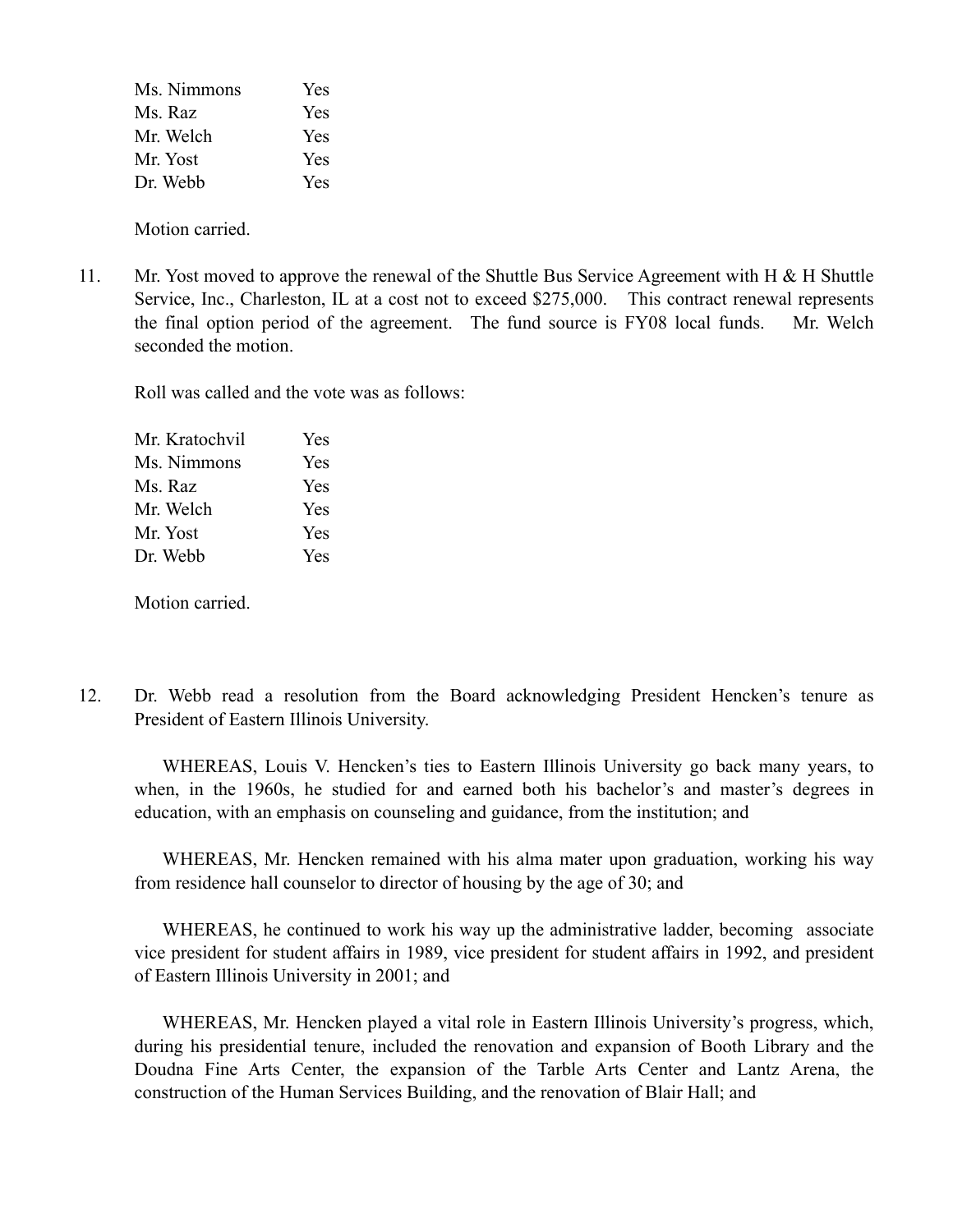WHEREAS, under his leadership, the University realized the largest enrollment of its history; developed enhanced relationships with alumni, friends and donors; and received an overwhelmingly positive report from the North Central Association accreditation team in 2005; and

WHEREAS, Mr. Hencken "bleeds blue," having selflessly given of his time and energy to the University for more than four decades; and

WHEREAS, he has remained accessible and available to his Eastern constituents, "treating people the way he would want to be treated" and assuring that the candy bowls in Old Main remained full; and

WHEREAS, Eastern's Board of Trustees will greatly miss Mr. Hencken's presence and his unwavering support of the University, as well as his leadership, his knowledge and his friendship;

NOW, THEREFORE, BE IT RESOLVED THAT the members of the Eastern Illinois University Board of Trustees, along with the University's administration, faculty and staff, do hereby express their utmost gratitude to Louis V. Hencken for his dedicated service to higher education, Eastern Illinois University, and the people of Illinois, and do hereby offer him their heartfelt best wishes for continued success and happiness, and bestow upon him the official title of President Emeritus of Eastern Illinois University.

13. Mr. Yost read a resolution from the Board acknowledging Ms. Julie Nimmons' service as Chair of the Board of Trustees for 2005-2006.

WHEREAS, Julie Nimmons is a proud alumna of Eastern Illinois University who has represented her alma mater very well in her endeavors, first as a music teacher and now as president, CEO and chairwoman of the board of Schutt Sports in Litchfield, Illinois; and

WHEREAS, Mrs. Nimmons has selflessly given much of her time and energy in serving on the Eastern Illinois University Board of Trustees since her appointment in April 2001; and

WHEREAS, Mrs. Nimmons' extensive service to the Board has included guiding the Board as its chairwoman from April 2005 to April 2006, a period that included such campus milestones as the completion of the rebuilding of Blair Hall, the approval of the new nursing degree program, and the early realization of the "You are EIU" fundraising campaign's \$10 million goal;

NOW, THEREFORE, BE IT RESOLVED THAT the members of the Eastern Illinois University Board of Trustees, along with the University's administration, faculty and staff, do hereby express their utmost gratitude to Julie Nimmons for her dedicated service to higher education, Eastern Illinois University, and the people of Illinois, and do hereby thank her for her past, present and future service to Eastern Illinois University.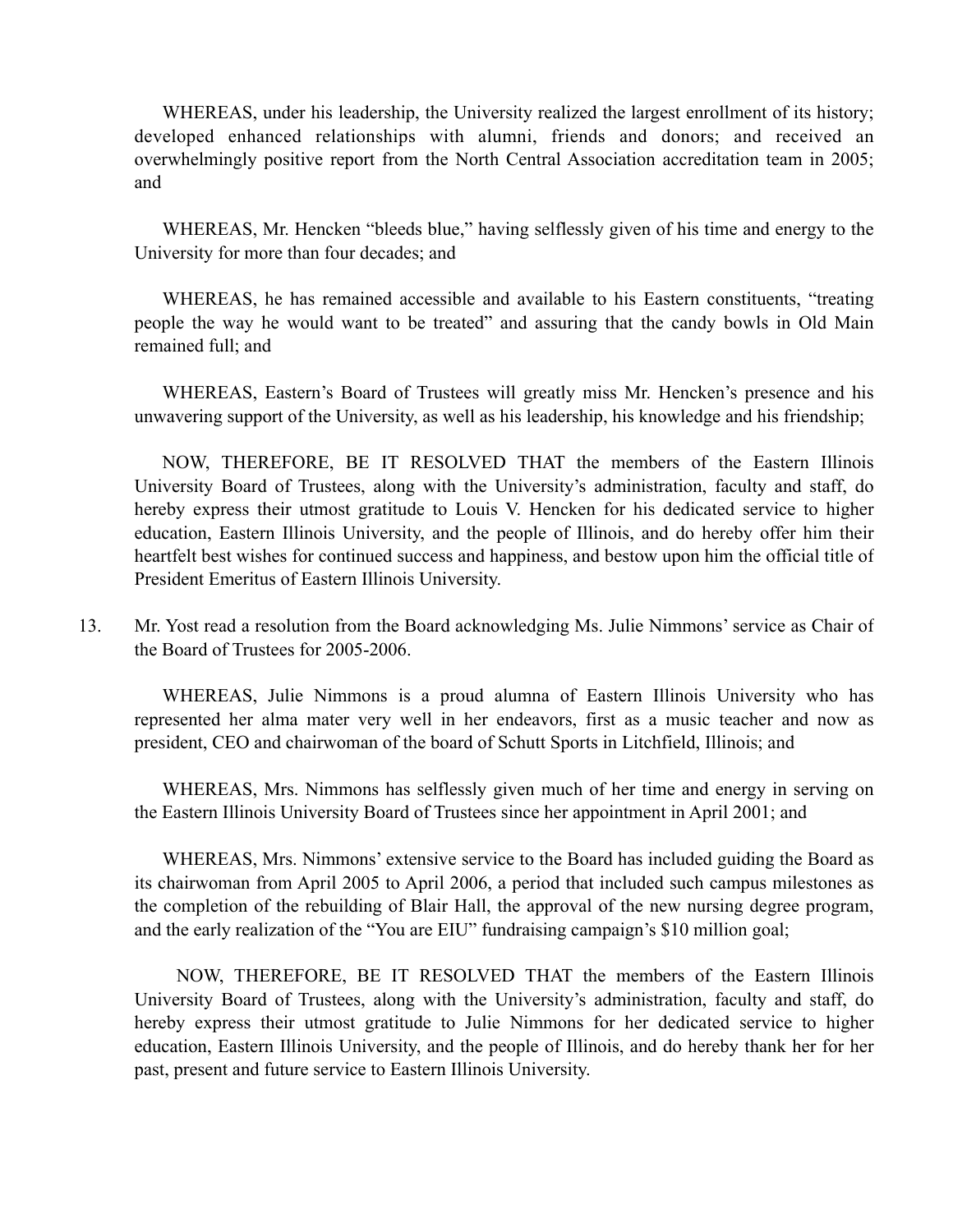14. Mr. Kratochvil read a resolution from the Board acknowledging Mr. Leo Welch's service as Chair of the Board of Trustees for 2006-2007.

WHEREAS, Leo Welch is a proud alumnus of Eastern Illinois University who has represented his alma mater well in his endeavors as a teacher of both high school- and college-level biology, and as an advocate for his fellow educators at both the local and state levels; and

WHEREAS, Mr. Welch has selflessly given much of his time and energy in serving on the Eastern Illinois University Board of Trustees since his appointment in August 2004; and

WHEREAS, Mr. Welch's extensive service to the Board has included guiding the Board as its chairman from April 2006 to April 2007, a period in which the University realized the highest enrollment ever in its 111-year history, the addition of Eastern's athletic services center for student-athletes, and the naming of William Perry as the University's  $10^{th}$  sitting president;

NOW, THEREFORE, BE IT RESOLVED THAT the members of the Eastern Illinois University Board of Trustees, along with the University's administration, faculty and staff, do hereby express their utmost gratitude to Leo Welch for his dedicated service to higher education, Eastern Illinois University, and the people of Illinois, and do hereby thank him for his past, present and future service to Eastern Illinois University.

15. Mr. Welch read a resolution from the Board acknowledging Ms. Amanda Raz's service as Student Trustee of the Board of Trustees for 2006-2007.

WHEREAS, Amanda Raz admirably represented her fellow Eastern Illinois University students as executive vice president of the student body; and

WHEREAS, she worked tirelessly as chairwoman of the Student Action Team to promote the University to the Illinois Legislature; and

WHEREAS, Ms. Raz represented the student government on the University's Board of Trustees, for which she served as a member of the Presidential Search Advisory Committee that selected William H. Perry to succeed Louis V. Hencken in the University's top administrative post, making her an integral part of one of the most important decisions in the University's history;

NOW, THEREFORE, BE IT RESOLVED THAT the members of the Eastern Illinois University Board of Trustees, along with the University's administration, faculty and staff, do hereby express their utmost gratitude to Amanda Raz for her dedicated service to higher education, Eastern Illinois University, and the people of Illinois, and do hereby offer their thanks for her service and best wishes for what promises to be a bright future.

16. Ms. Nimmons read a resolution from the Board acknowledging Mr. Joe Barron's service as General Counsel at Eastern Illinois University.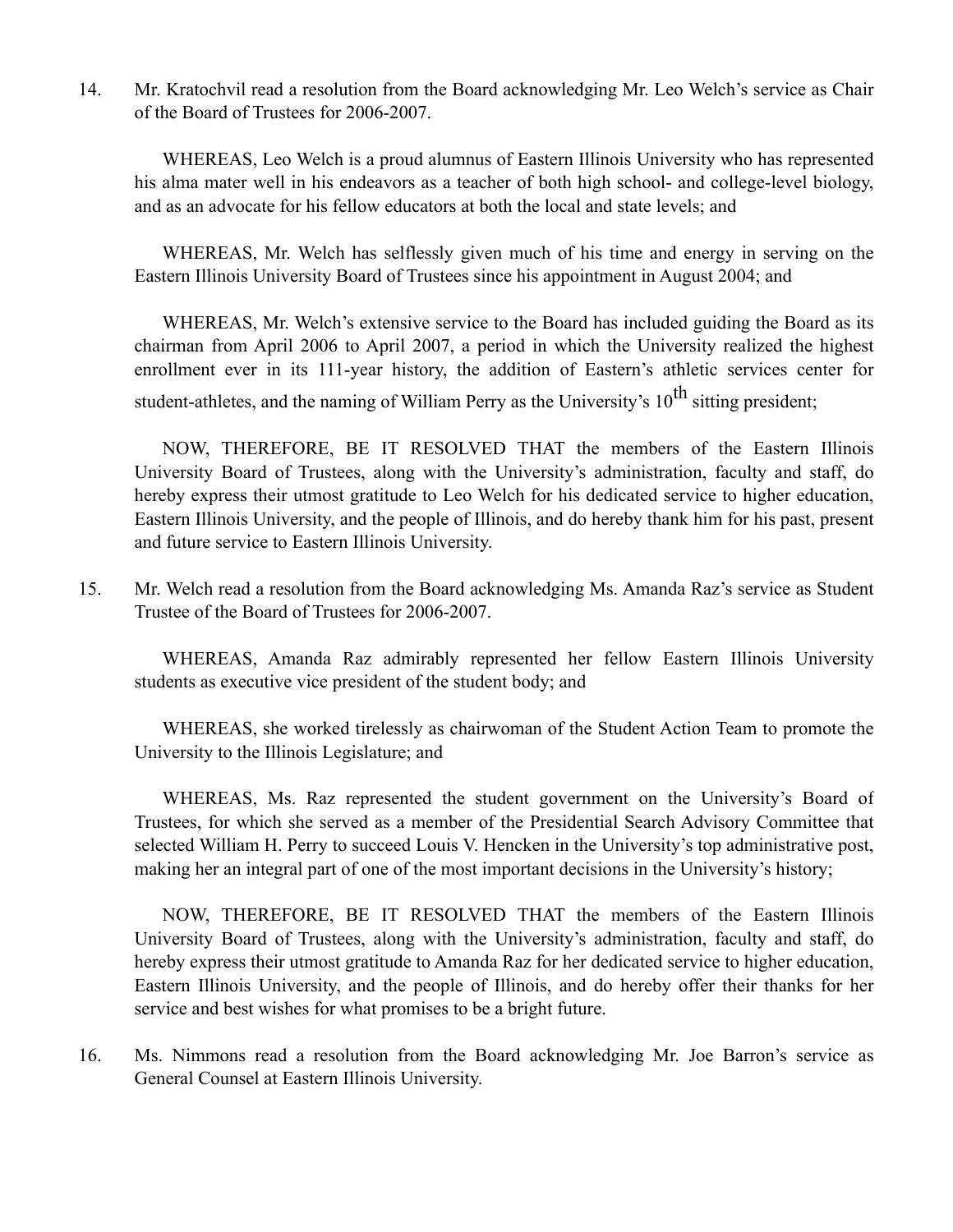WHEREAS, since becoming Eastern Illinois University's general counsel in April 2000, Joseph T. Barron Jr. has been a great resource for President Louis V. Hencken and the entire University in skillfully and successfully handling a wide variety of legal issues; and

WHEREAS, Mr. Barron's candor in providing advice and courage in making difficult decisions have proved invaluable in his role as legal adviser to President Hencken; and

WHEREAS, the amount of litigation handled by the University has declined significantly under Mr. Barron's watch; and

WHEREAS, Mr. Barron has handled his duties with a smile, making friends throughout campus and becoming well-known for his seemingly never-ending supply of airplane-themed neckties, representing his love for flying;

NOW, THEREFORE, BE IT RESOLVED THAT the members of the Eastern Illinois University Board of Trustees, along with the University's administration, faculty and staff, do hereby express their utmost gratitude to Joseph T. Barron Jr. for his exemplary service to Eastern Illinois University, and do hereby offer their thanks for his service and best wishes for abundant clear skies and many peaceful flights during his retirement.

#### **Information Items**

#### **Summary of Purchases \$100,000-\$249,999**

| Vendor                            | <b>Type of Purchase</b>                                                          | <b>Bids</b> | Amount                     |
|-----------------------------------|----------------------------------------------------------------------------------|-------------|----------------------------|
| <b>United Labs</b>                | Chemicals for Cooling Towers,<br>Training, Consulting, etc.                      | a           | \$249,793                  |
| Lanman Oil                        | Ethanol Blended Gasoline for<br>University Vehicles and<br>Maintenance Equipment | 3           | 200,000<br>(not to exceed) |
| The AME Group                     | Annual Contract for Computer<br>Installation, Maintenance, etc.                  | a           | 132,080                    |
| Hance, Utz $&$ Associates         | Design Services for Student<br><b>Success Center</b>                             | b           | 124,960                    |
| Paul's Machine & Welding<br>Corp. | <b>Coal Conveyor Modifications</b>                                               | $1^{\rm c}$ | 119,200                    |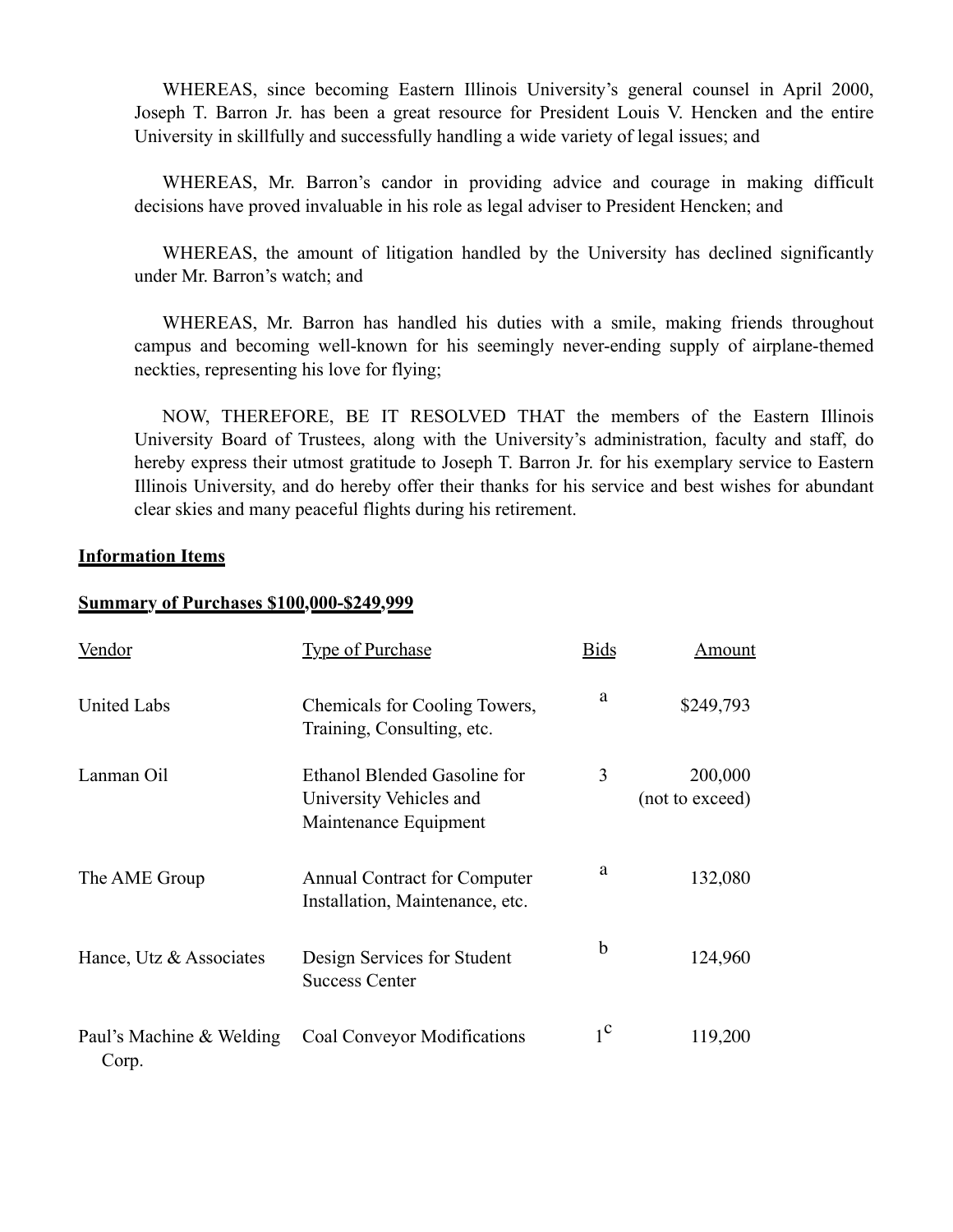| Gateway Companies, Inc. Computer Hardware |                                          |    | 105,548 |
|-------------------------------------------|------------------------------------------|----|---------|
| Conference Technologies,<br>Inc.          | Audio Visual Equipment<br>for Classrooms | 16 | 101,458 |

- <sup>a</sup> This is an option year renewal of the original contract.
- <sup>b</sup> Vendor selected in accordance with the Quality Based Selection (QBS) Act.
- <sup>c</sup> Emergency purchase made when the coal conveyor belt failed February 2, 2007.
- <sup>d</sup> Purchase made in accordance with an existing Mhec/Gateway agreement.

## **Annual Report on Campus Master Plan**

In April of 1999, the Board of Trustees approved the Campus Master Plan, which consists of three phases. Phase 1 ended in June 2004 and included projects that were deemed to be most urgent by the university. Phase 2 will conclude at the end of June, 2007, and includes projects that are important, but not as urgently needed as those in Phase 1. Phase 3 contains projects that address long-term needs of the campus. To date, approximately \$100 million in projects have been included in the Campus Master Plan. This includes the Doudna Fine Arts Center and renovations to Booth Library, the Food Court, and O'Brien Stadium. As the end of Phase 2 approaches, the Campus Master Plan may need to be revised, to ensure the campus infrastructure is capable of supporting programmatic needs and missions.

## **Banner Project Status Update**

The Banner Project Status Update was postponed until the next Board meeting in September.

#### **President's Report**

President Hencken thanked the Board of Trustees for their support during his tenure as President. He reported that fundraising for the year was approximately \$6 million.

## **Report from the Board Chair**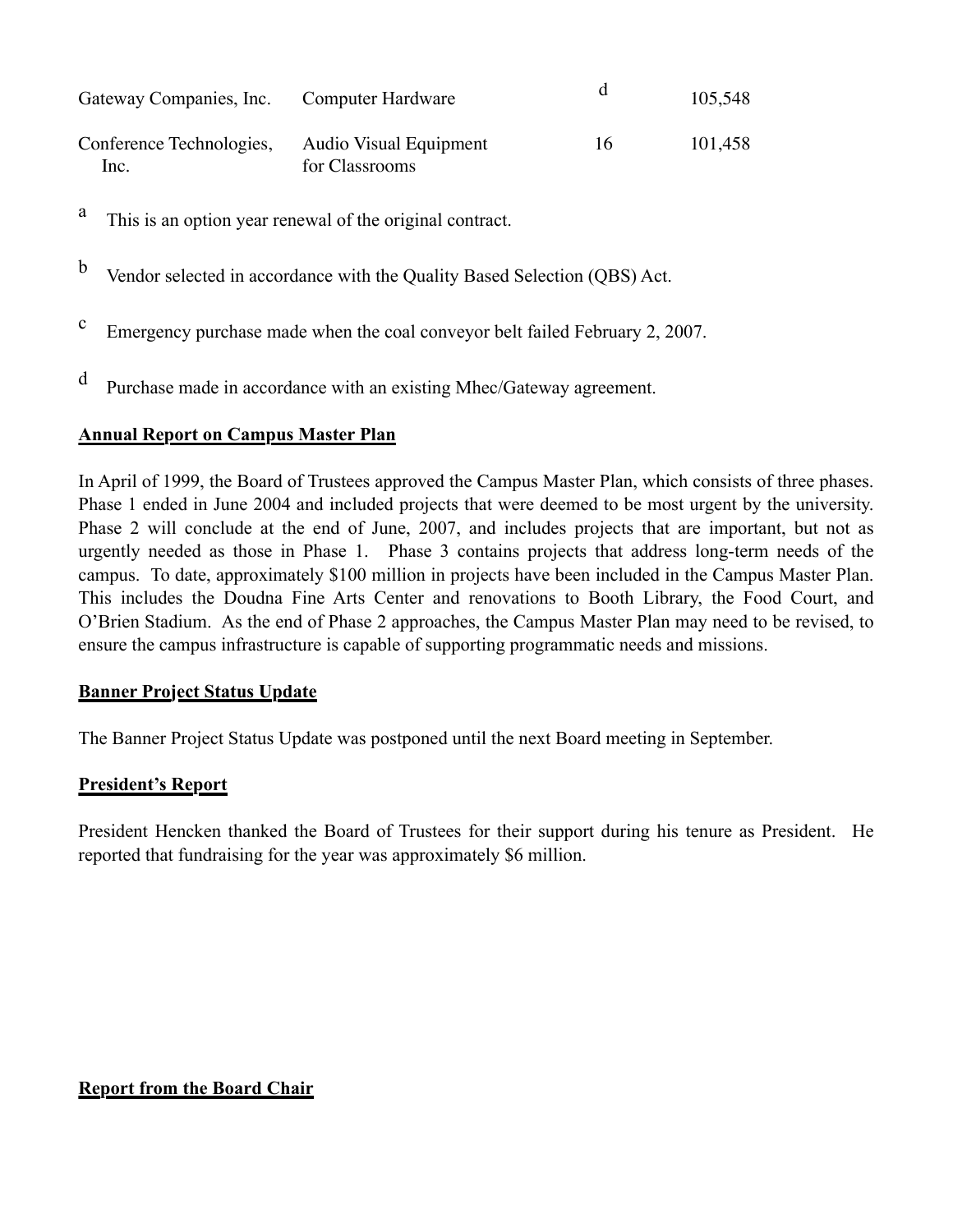Dr. Webb asked the members of the Board of Trustees to approve the Board of Trustees committees and committee appointments for 2007-2008.

Executive/Planning Committee: Robert Webb, Chair, Leo Welch, Roger Kratochvil, Bill O'Rourke Board Relations Committee: Roger Kratochvil, Chair, Don Yost Finance/Audit Committee: Bill O'Rourke, Chair, Robert Webb Academic and Student Affairs Committee: Leo Welch, Chair, Julie Nimmons, Amanda Raz Revision to Board Regulations: Leo Welch Liaison to the Illinois Board of Higher Education: Leo Welch Liaison to the EIU Foundation: Roger Kratochvil Liaison to the EIU Alumni Association: Julie Nimmons Member of University Civil Service Commission: Don Yost

#### **Action Items (con't)**

12. Mr. Welch moved to approve the Board of Trustees committees and committee appointments. Ms. Nimmons seconded the motion.

Roll was called and the vote was as follows:

| Mr. Kratochvil | <b>Yes</b> |
|----------------|------------|
| Ms. Nimmons    | <b>Yes</b> |
| Ms. Raz        | <b>Yes</b> |
| Mr. Welch      | <b>Yes</b> |
| Mr. Yost       | Yes        |
| Dr. Webb       | Yes        |

Motion carried.

## **Board Committee Reports**

Executive/Planning Committee – No report.

Board Relations Committee – No report.

Finance/Audit Committee – No report.

Academic/Student Affairs Committee – Mr. Welch reported that the committee met and discussed several items. Dr. Nadler indicated that he is pursuing a means to determine outcomes for certain programs in Student Affairs. Dr. Lord reported on the progress of the Study Abroad Program, the Freshman Reads initiative, and the first choice initiative for graduate programs.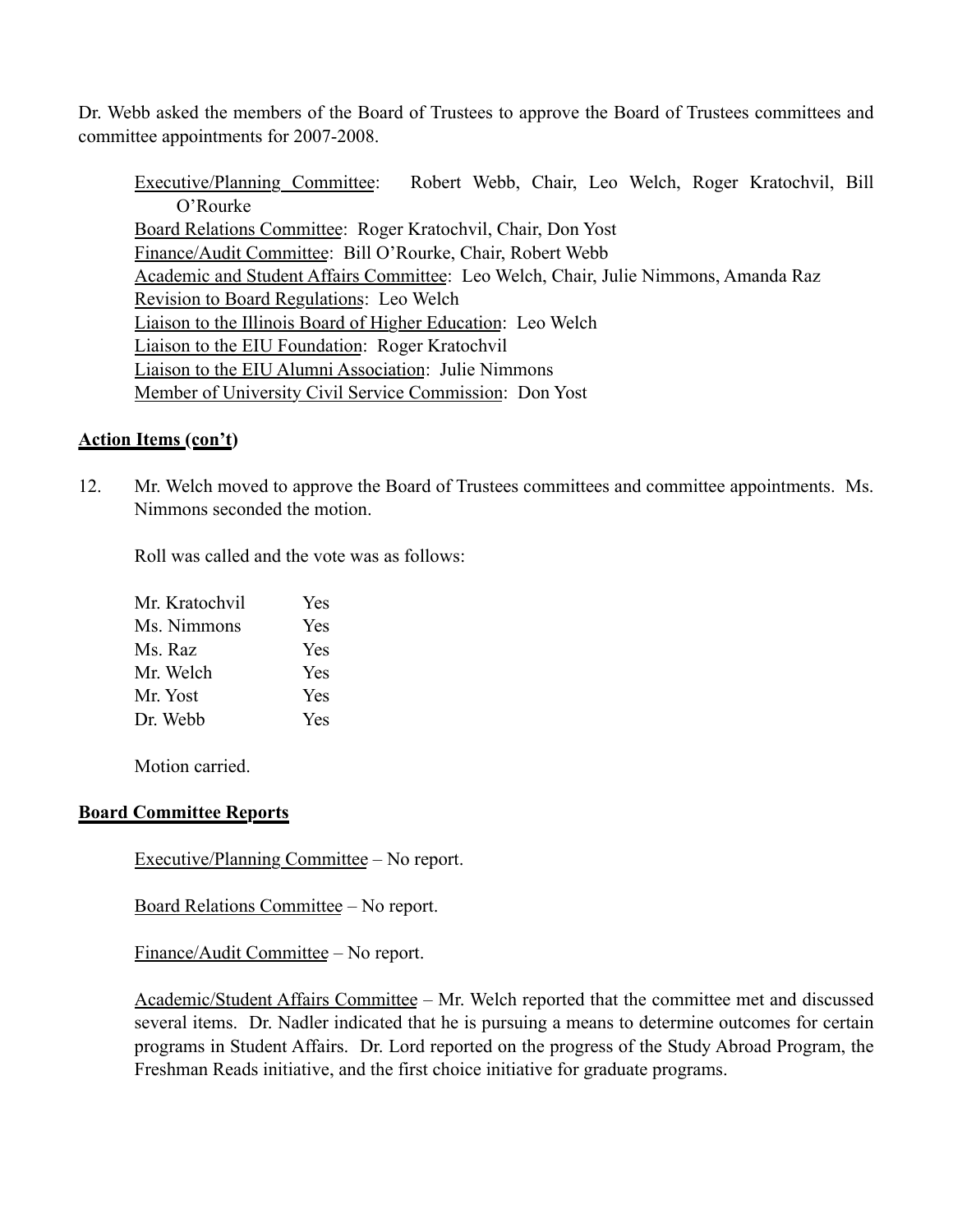Revision to Board Regulations Committee – Mr. Welch reported that the Revision to the Board Regulations is in the final review. The Board members will receive a copy as soon as that review is complete.

Liaison to the Illinois Board of Higher Education (IBHE) – Mr. Welch reported that IBHE has been directed to generate a committee for a higher education master plan for the State of Illinois. Judy Erwin of IBHE has circulated a list of possible constituency groups to be included on the committee. A public university president was deleted from the list, and this omission was brought to the attention of Judy Erwin. A public university president has now been placed on the committee, but now a public university trustee has been removed. With the support of EIU's Board of Trustees, Mr. Welch is going to pursue getting a public university trustee restored to the committee, and he will submit his name for consideration.

## **Action Items (con't)**

13. Mr. Kratochvil moved to support Mr. Leo Welch's effort to restore a public university trustee on the committee and to support the nomination of Leo Welch as the trustee. Mr. Yost seconded the motion.

Roll was called and the vote was as follows:

| Mr. Kratochvil | <b>Yes</b> |
|----------------|------------|
| Ms. Nimmons    | Yes        |
| Ms. Raz        | Yes        |
| Mr. Welch      | Yes        |
| Mr. Yost       | Yes        |
| Dr. Webb       | <b>Yes</b> |

Motion carried.

# **Reports from Constituencies**

None.

## **Executive Session**

Mr. Kratochvil moved that the Board of Trustees convene in Executive Session to consider the employment of employees as permitted by Section 2.C.1 of the Open Meetings Act and collective negotiating matters as permitted by Section 2.C.2 of the Open Meetings Act. Ms. Nimmons seconded the motion.

Roll was called and the vote was as follows: